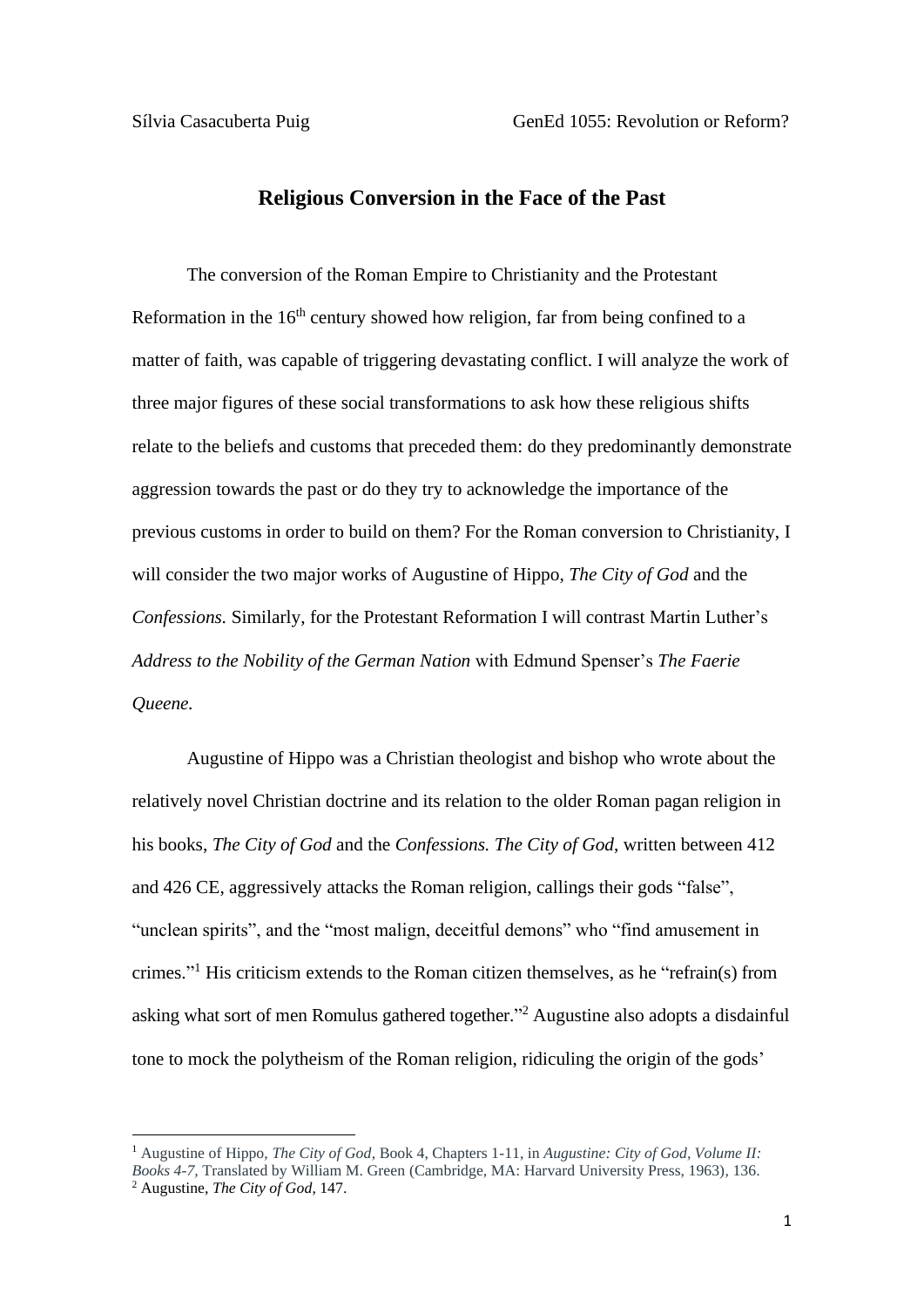names and their narrow responsibilities: "they did not reach the conclusion that they should put some god in charge of all their land, but assigned fields to the goddess Rusina, mountain peaks to the god Jugatinus, hills to the goddess Collatina, and valleys to Vallonia."<sup>3</sup> So, he argues, this means Romans cannot entrust any god enough with their protection – "how could Segetia care for the empire, when she was not allowed to take care of the grain crop and of trees at the same time?" <sup>4</sup> Augustine also condemns the immoral actions of their gods and the Roman's enjoyment of their pagan theatre and mythology, wondering why "they are delighted to see in the theatres these crimes of their gods enacted." <sup>5</sup> Augustine's disdainful tone here attempts no reconciliation between Christianity and the traditions of the Roman empire.

But Augustine's tone is very different in his earlier book, the *Confessions* (396- 400)*,* an autobiography in which he narrates the sequence of events that led to his conversion to Christianity beginning with his infancy and adolescence. In this book, Augustine acknowledges the influence of the Greek and Latin on his thinking. In his description of his early education, he explains how he fell "completely in love with Latin" and its literature, mentioning how he wept for Dido's death in the Aeneid but did not "shed not a single tear" for God."<sup>6</sup> In his account of his rhetorical skills, he recognizes the profound influence of Cicero's *Hortensius*, even on his "prayers to the Lord." <sup>7</sup> After reading Cicero, he says, "all of a sudden every one of my vain hopes became worthless to me, and with an extraordinary passion of the heart I began to long for immortal wisdom, and I started to arise so as to return to You." 8 In later chapters, Augustine only rejects

<sup>3</sup> Augustine, *The City of God*, 144.

<sup>4</sup> Augustine, *The City of God,* 145.

<sup>5</sup> Augustine, *The City of God*, 148.

<sup>6</sup> Augustine of Hippo, *Confessions*, Books 1-8, Chapters 1-11, in *Augustine: Confessions, Volume II: Books 4-7, Edited* by Carolyn J.-B. Hammond (Cambridge, MA: Harvard University Press, 1963), 24. <sup>7</sup> Augustine, *Confessions*, 38.

<sup>8</sup> Augustine, *Confessions*, 38.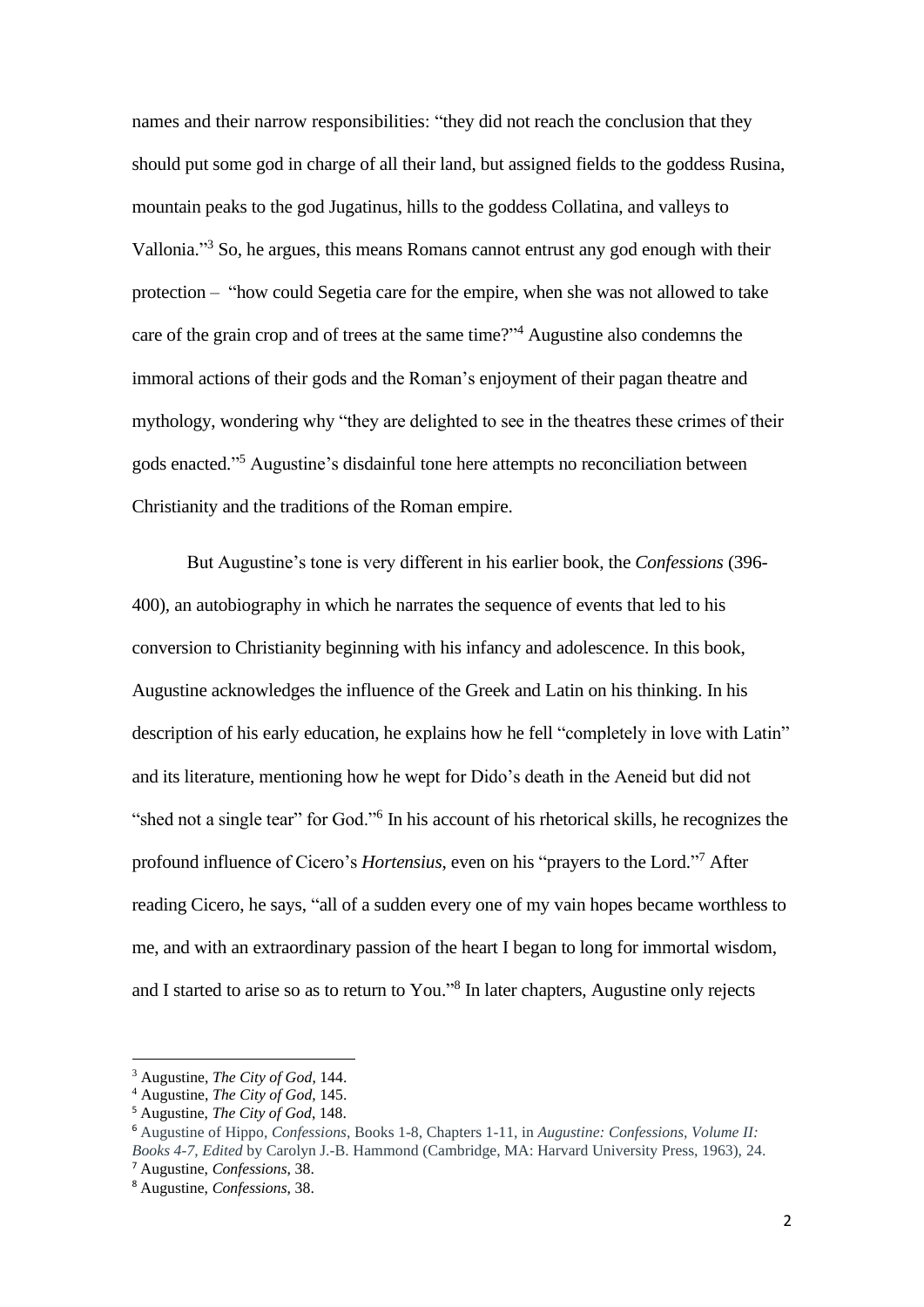Manicheism and Neoplatonism when Ambrose, who "took away the mystical veil and opened the spiritual sense of things," 9 reveals to him the true meaning of the Bible. The very nature and style of the book is reconciliatory with the past. The fact that the *Confessions* examines all of Augustine's previous religious and intellectual influences, narrated in the first person, shows an intention of bridging Christianity with its preceding traditions. In contrast, *The City of God*, which was written in response to perceived pagan forces that had symbolically and literally sacked Rome, was written in "reply to the enemies" who "make an outcry against the Christian religion."<sup>10</sup>

About ten centuries after Augustine's writings, the German theologist Martin Luther sparked another religious transformation with his criticisms of the supremacy of the Pope in the Roman Catholic Church and of the sale of indulgences, among others, which led to the Protestant Reformation. In 1520, Martin Luther published the tract *To the Christian Nobility of the German Nation,* in which he lays out the "three walls" of the "Romanist" Christians: that the temporal power has no jurisdiction over the spiritual, that no one may interpret the scriptures but the Pope, and that no one may call a council but the Pope. <sup>11</sup> Like Augustine in *The City of God,* Luther's language towards the Church is harsh: he accuses Romanists of employing "the devil's help" and of acting with "malice" and "wickedness," and calls priests "hypocrites" and "anointed puppets" and the pope a "madman."<sup>12</sup> Luther positions himself as a true Christian with a "duty" to "expose the craft and deceit of the devil" and to "again obtain God's favor."<sup>13</sup> Luther emphasizes his inheritance of the true Christian creed by resting all of his arguments on the Bible. His tone is not reconciliatory, as the intention of the text is to demonstrate the need to

<sup>9</sup> Augustine, *Confessions*, 70.

<sup>10</sup> Augustine, *The City of God,* 136.

<sup>&</sup>lt;sup>11</sup> Martin Luther, *Address to the Nobility of the German Nation*, 1520, course website, 4.

<sup>12</sup> Luther, *Address to the Nobility of the German Nation,* 3, 4, 5, 12.

<sup>13</sup> Luther, *Address to the Nobility of the German Nation,* 4.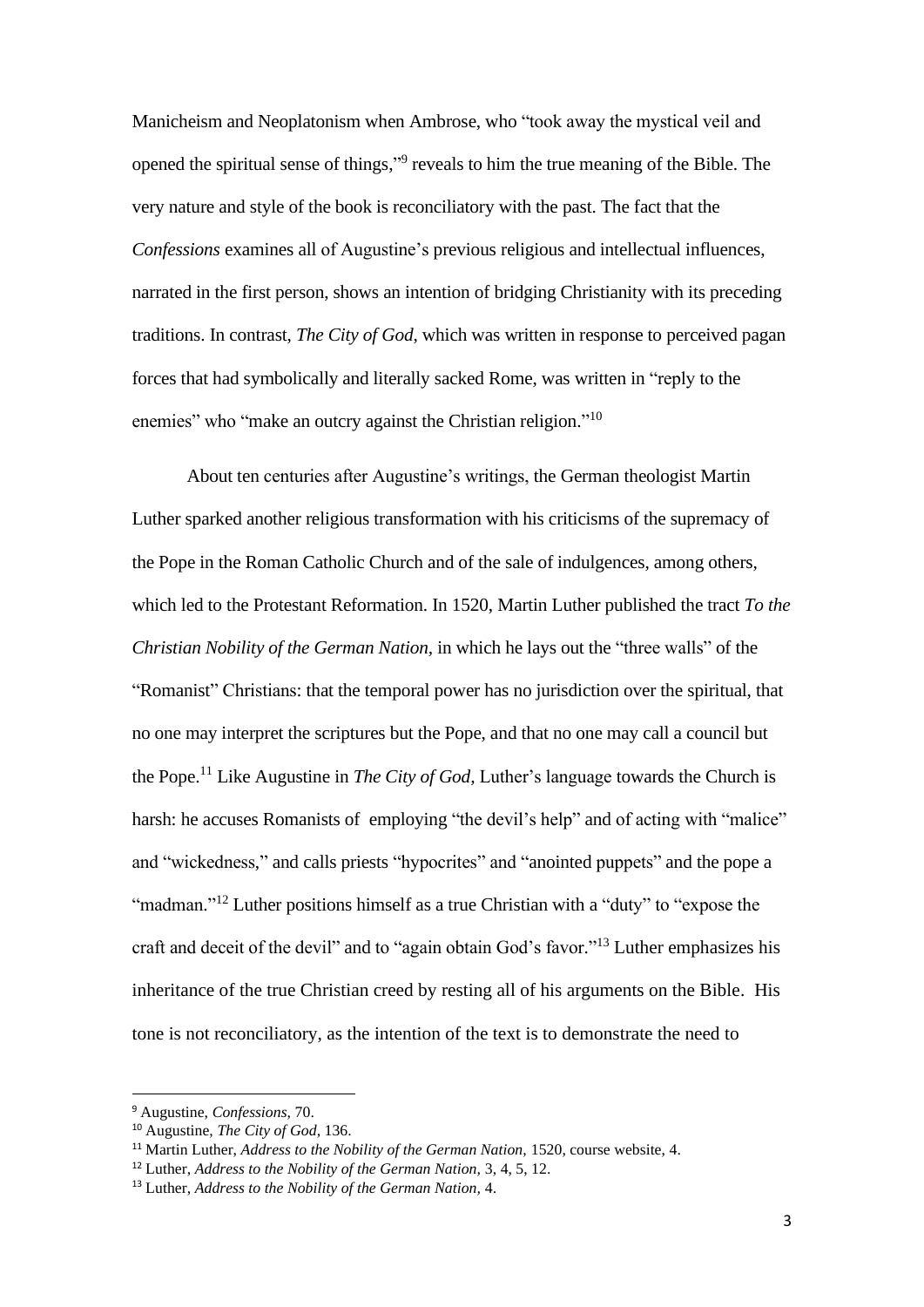suppress papal power and to decentralize spiritual authority. In his own metaphor, Luther wants to "blown down these walls."<sup>14</sup> His conception of Protestantism is born in direct opposition to Catholicism.

The Lutheran opposition to Catholicism is much less present in the allegories of Edmund Spenser in *The Faerie Queene*, an English epic poem of the late 16<sup>th</sup> century. Spenser praises Protestantism and Queen Elizabeth I, who instituted it in England, through various allegories, including the names of his characters. The main character is the Redcross Knight, a Christian figure who is identified with Saint George – "on his brest a bloudie Crosse he bore"<sup>15</sup> – and thus with the nation of England and the virtue of holiness. Redcross is accompanied by Una, whose name means "truth", and in Book I several misfortunes occur that attempt to separate the Redcross Knight from "truth" by bringing him close to Catholicism. First, the knight has to defeat the dragon Errour whose "vomit full of bookes and papers was,"<sup>16</sup> representing Papal scriptures and Catholic propaganda against Queen Elizabeth. Later, the evil wizard Archimago, whose name "arche-imago" (first image) alludes to the iconoclasm of the Catholics, deceives Redcross. Spenser leaves no doubt that Archimago is a Catholic: the wizard "told of Saintes and Popes" and "strowd an Ave-Mary after and before."<sup>17</sup>

But, *The Faerie Queene* is not in complete opposition to the previous Catholic tradition to the same extent as Martin Luther's tract. Spenser is often quite respectful towards Catholic practices and traditions. The main character of the story is Saint George, a major Catholic figure, and the first book of *The Faerie Queene* is in fact very close to the legend of Saint George. Spenser also describes the knight as very young and

<sup>14</sup> Luther, *Address to the Nobility of the German Nation,* 4.

<sup>15</sup> Edmund Spenser, *The Faerie Queene,* Book 1, cantos 1-2, course website, l. 10.

<sup>16</sup> Spenser, *The Faerie Queene,* l. 177.

<sup>17</sup> Spenser, *The Faerie Queene,* l. 315.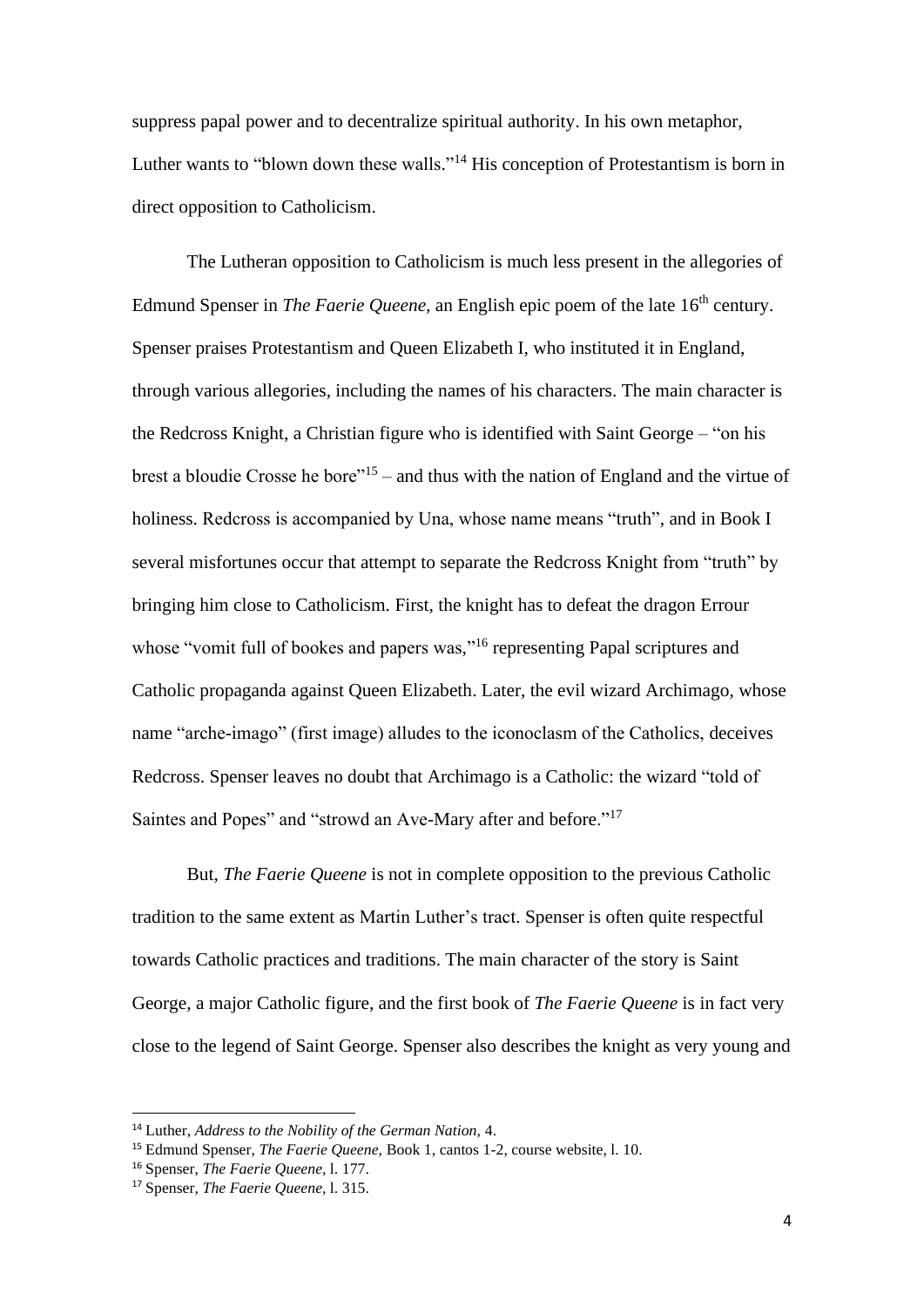inexperienced, but bearing old armor in reference to England's Catholic past: "the youthfull knight<sup>"18</sup> wore "mightie armes and silver shielde, wherein old dints of deepe wounds did remaine." <sup>19</sup> Moreover, the red cross on his shield, a "deare remembrance of his dying Lord"<sup>20</sup> in a specifically Catholic tradition, is meant to protect the knight. Other Catholicisms include the appearance of hermits, Archimago and Contemplation, and the symbolic baptism of the knight when he falls in the holy and healing water of the Well of Life at the end of the first book. All of this indicates a willingness to build the Protestant movement in England as a continuation of the Catholic past of the country.

Nonetheless, it would be simplistic to categorize any given text as wholly embracing its past or forsaking it. As we have seen, the same author can adopt seemingly conflicting attitudes. The main issue here is the definition of "past," which can mean any number of things. for example, what Augustine primarily attacks in *The City of God* is the religion and gods of the Roman empire, but not its literature, which he had praised in the *Confessions.* Augustine appears more than willing to let go of the religious past of the Romans, while hanging onto much of their literary and intellectual past. Second, the past need not be a block, but can be an accumulation of moments. While Martin Luther is critical of Romanist traditions, he is committed to a concept of a preceding "original" Christianity: his tract is designed to present him, and not the Pope, as the true inheritor of Christianity. Moreover, there is the distinction between historical and personal past: Augustine is often sympathetic towards his own spiritual journey towards conversion, even as he rejects the intellectual history of his society and the

<sup>18</sup> Spenser, *The Faerie Queene,* l. 119.

<sup>19</sup> Spenser, *The Faerie Queene,* l. 3.

<sup>20</sup> Spenser, *The Faerie Queene,* l. 11.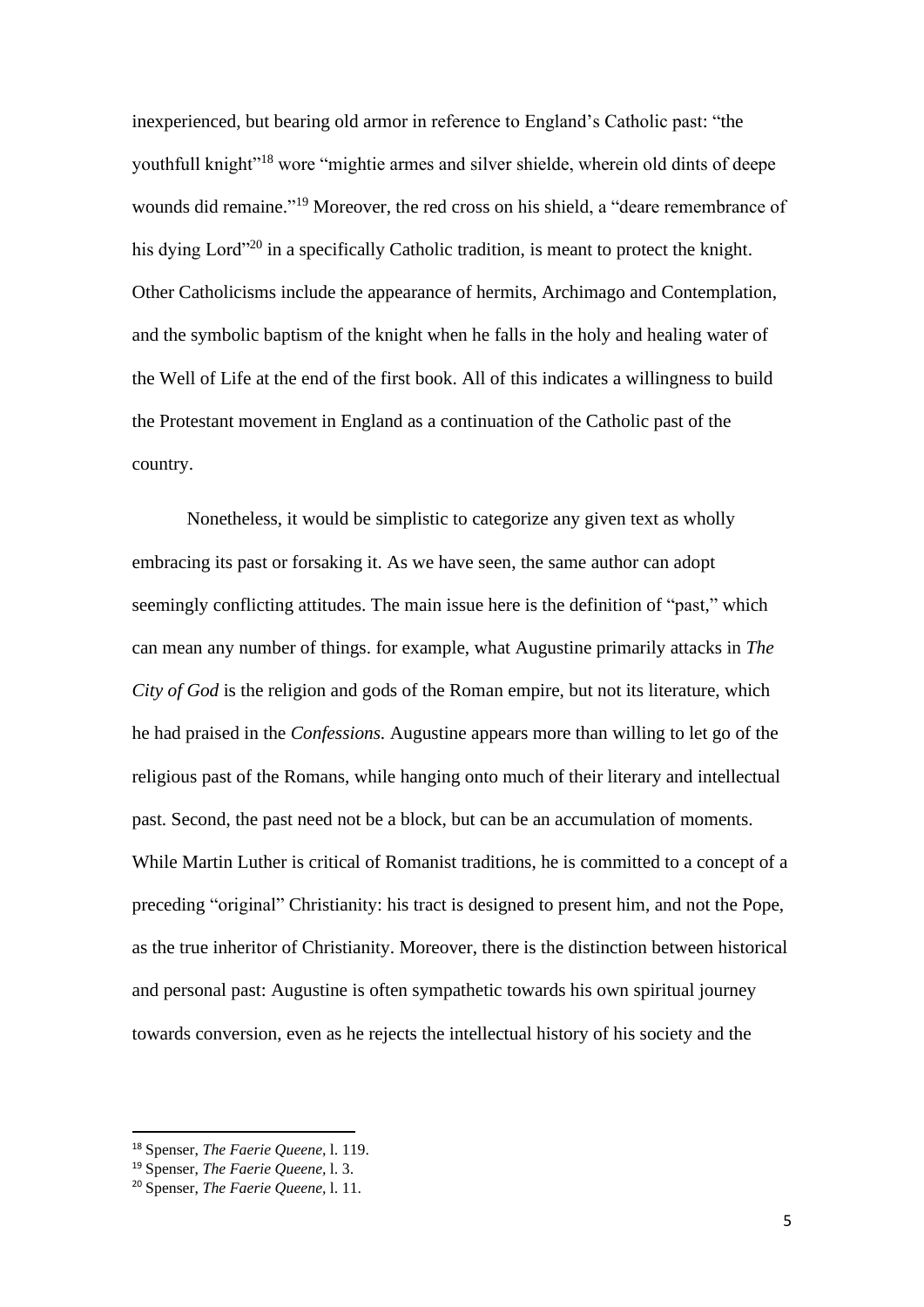teachings emerging from it. Martin Luther, on the other hand, skirts introspective understanding by alluding only to a historical past.

Even among historical pasts, writers differ as to whether their perceived past is national, intellectual, spiritual, or, most usually, some mix of these. Spenser focuses on a society defined by the nation: his epic poem is about England as represented by his main character. So, Spenser considers all of England's rich history, including the Catholic past. Luther, while his broader object is Christian spirituality, still specifically addresses "the nobility of the German nation." And Augustine, while rooted in the intellectual environment of the late Roman Empire, focuses mainly on theological history. In each of these works, the author, by embracing a different attitude in the face of religious conversion, is also shaping a unique conception of the past.